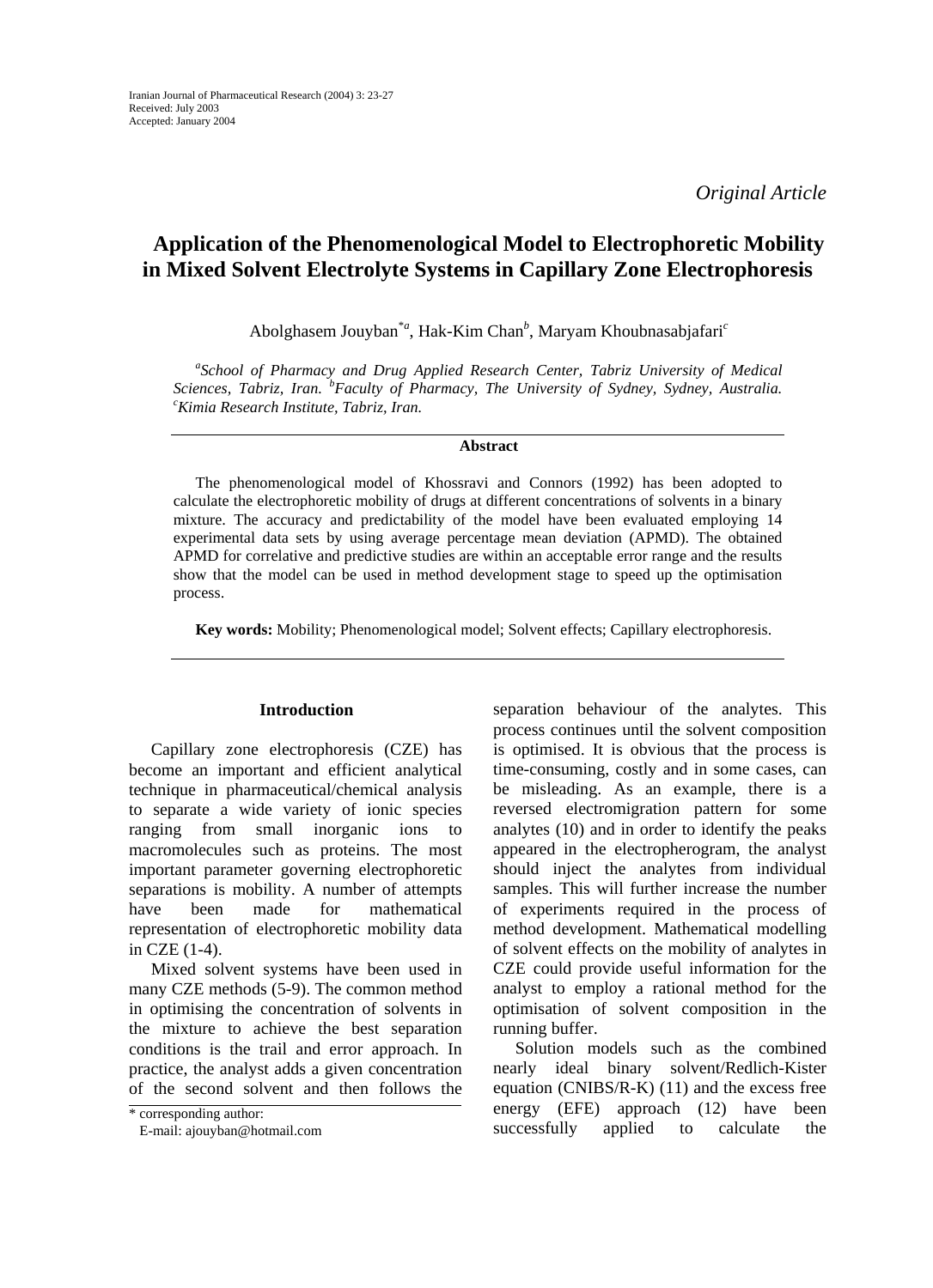electrophoretic mobility of analytes in mixed solvent electrolyte systems. In a series of papers, Connors and co-workers have developed a phenomenological model for describing the solvent effects in mixed solvent systems. Based on this model, the observed solvent effects arise from the combination of three interactions: a) solvent-solvent interactions or medium effect, b) solute-solvent interactions or solvation effect and c) solutesolute interactions or intersolute effect. The model has been applied to solvent effects on the solubility of nonelectrolytes (13), surface tension (14), molecular complex formation (15), absorption spectra (16), instability rate constants (17-18) and capacity factor in RP-HPLC (19). The aim of this communication is to show the applicability of the phenomenological model to the electrophoretic mobility of the analytes in mixed solvent electrolyte systems employing experimental mobility data.

#### **Theoretical background**

In 1992, Khossravi and Connors developed a phenomenological model for describing the solvent effects on the equilibrium solubility of a solute in a binary solvent mixture. The total solvent effect  $(ΔG<sup>0</sup><sub>Solution</sub>)$ on chemical phenomenon is divided into three components namely, the general medium effect ( $\Delta G^0_{\quad \text{General}}$  $_{\text{medium}}$ ), the solvation effect ( $\Delta G_{\text{Solvation}}^0$ ) and the intersolute effect ( $\Delta G^0$ <sub>Intersolute</sub>) (13). Using the Leffler-Grunwald delta operator symbolism, the total solvent effect is defined as:

$$
\delta_M \Delta G_{\text{Solution}}^0 = \Delta G_{\text{Total}_{(x2)}}^0 - \Delta G_{\text{Total}_{(0)}}^0 \tag{1}
$$

where  $\delta_M \Delta G^0$ <sub>Solution</sub> is the transfer free energy,  $\Delta G^0_{\text{Total}_{(\text{x2})}}$  is the total solvent effect in mixed solvent and/or in pure cosolvent and  $\Delta G^0_{\text{Total}}_{(0)}$ represents the total solvent effects in pure aqueous solution  $(x_2=0)$ . Then the authors obtained Eq. 2 based on a two-step solvation process.

$$
\delta_M \Delta G_{\text{Solution}}^0 = \frac{(-kT \ln \beta_1 + gA\gamma')\beta_1 x_1 x_2 + (-kT \ln \beta_2 + 2gA\gamma')\beta_2 x_2^2}{x_1^2 + \beta_1 x_1 x_2 + \beta_2 x_2^2} (2)
$$

where k is the Boltzmann's constant, T is the absolute temperature,  $\beta_1$  and  $\beta_2$  are equilibrium constants, gAγ' represents the general medium effect in which g is the curvature effect factor, A is the surface area of the cavity that must be created in the solvent to receive the solute molecule,  $\gamma'$  is given by  $(\gamma_2-\gamma_1)/2$  in which  $\gamma_2$ and  $\gamma_1$  are the surface tensions of pure solvents 2 and 1, respectively, and  $x_1$  and  $x_2$  are the bulk mole fractions of solvents 1 and 2. To compute the model parameters, i.e. gA,  $\beta_1$  and  $\beta_2$ , the experimental values of  $\delta_M \Delta G^0$ <sub>Solution</sub> are fitted into Eq. 2 using a nonlinear regression analysis (13).

In Eq. 2, the terms, k, T, gA $\gamma'$ , ln $\beta_1$  and ln $\beta_2$ possess constant values and it is the possible to rewrite Eq. 2 as (13):

$$
\delta_M \Delta G_{Solution}^0 = \frac{a\beta_1 x_1 x_2 + b\beta_2 x_2^2}{x_1^2 + \beta_1 x_1 x_2 + \beta_2 x_2^2}
$$
(3)

where a and b are unconstrained parameters.

Since  $\Delta G_{\text{Total}}^0$  is equal to –kTlnXm (13) in which  $X_m$  is the mole fraction solubility of the solute, combination of Eqs. 1 and 3 yields:

$$
-kT\ln X_{m} = kT\ln X_{w} + \frac{a\beta_{1}x_{1}x_{2} + b\beta_{2}x_{2}^{2}}{x_{1}^{2} + \beta_{1}x_{1}x_{2} + \beta_{2}x_{2}^{2}} \tag{4}
$$

where  $X_w$  is the mole fraction solubility in aqueous solution  $(x_2=0)$ .

As indicated in introduction, the phenomenological model has been applied to many phenomena other than the equilibrium solubility in mixed solvent systems. In electromigration in CZE, the general medium effect and solvation effect play important roles and it is suggested that an adopted form of the phenomenological model could be able to describe the electrophoretic mobility of an analyte in a mixed solvent buffer. The suggested form of the model is:

$$
-kT \ln \mu_m = kT \ln \mu_w + \frac{a\beta_1 f_1 f_2 + b\beta_2 f_2^2}{f_1^2 + \beta_1 f_1 f_2 + \beta_2 f_2^2} \tag{5}
$$

where  $\mu_{\rm m}$  and  $\mu_{\rm w}$  are the electrophoretic mobility in mixed solvent and in aqueous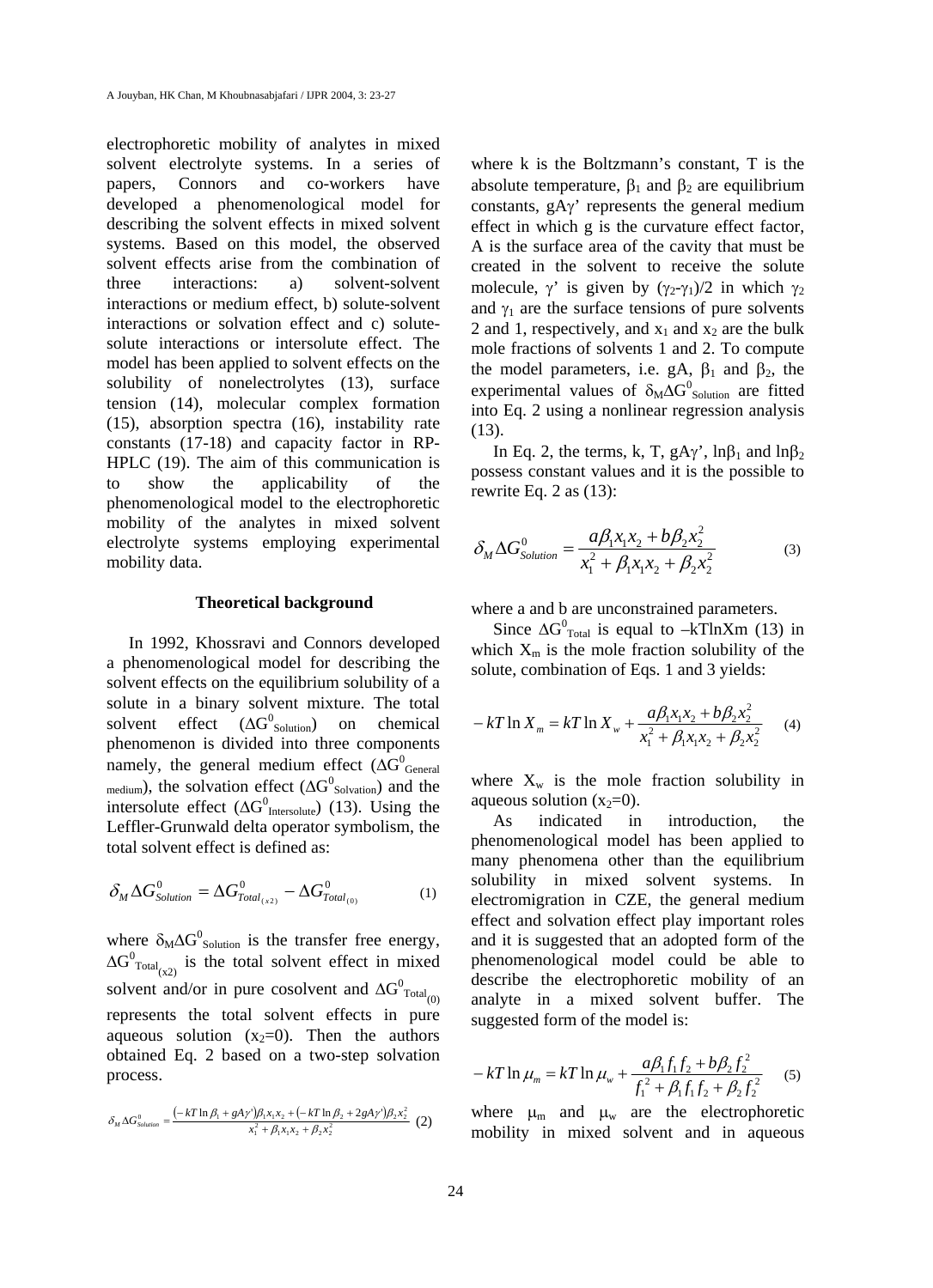buffers (f<sub>2</sub>=0), respectively, and f<sub>1</sub> and f<sub>2</sub> are the volume fractions of solvents 1 and 2 in the mixture. The model constants of Eq. 5 were computed by a non-linear least square analysis using Lavenberg-Marquardt algorithm and SPSS software.

To test the applicability of the model to real mobility data collected from the literature (10, 12, 20-21), the average percentage mean deviation (APMD) has been calculated using Eq. 6 as an accuracy criterion.

$$
APMD = \frac{100}{N} \sum \left| \frac{(\mu_m)_{calculated} - (\mu_m)_{observed}}{(\mu_m)_{observed}} \right| \quad (6)
$$

where N is the number of data points in each set. In addition, the individual percentage deviation (IPD) of calculated mobilities from observed values was computed by Eq. 7.

$$
IPD = 100 \left| \frac{(\mu_m)_{calculated} - (\mu_m)_{observed}}{(\mu_m)_{observed}} \right| \tag{7}
$$

#### **Results and Discussion**

The experimental electrophoretic mobility data of the analytes in water-methanol based electrolyte systems were fitted to Eq. 5 using a nonlinear least square analysis. This analysis was called correlative method. The model constants and the calculated APMD values are shown in Table 1. As indicated in theoretical background, a and b are unconstrained parameters, therefore, they could have positive or negative values, depending on the experimental data. However,  $\beta_1$  and  $\beta_2$  are the equilibrium constants and should be greater than zero. This is the case for our data sets studied. The highest APMD value (1.40 %) was observed for atenolol and the lowest value (0.40%) was for monomethylamine. The overall APMD for 14 data sets studied is  $0.95 \pm 0.30$ %. Figure 1 shows the calculated mobilities of labetalol against observed values and the coefficient of determination and also the best fit line. In addition to APMD, the relative frequency of IPD values at different error levels is shown in Figure 2. The proposed model produced IPD  $\langle 1 \rangle$  in more than 60% of the cases. The corresponding value for IPD<4 is 99.4 %. These analyses show that the proposed model is an accurate model to correlate the mobility data in mixed solvent electrolyte systems. The correlative method could be employed to screen the experimental mobility data to find the possible outliers.

To investigate the prediction capability of the proposed model, each data set was divided into two subsets, i.e. training and test set. The training set includes the mobility data at  $f_2=1$ , 0.7, 0.3, 0.1 and 0. These five data points were used to train the model and calculate the model parameters. Data points other than training points were called the test set. The mobility of

**Table 1**. Details of data sets studied, their references, the model constants and average percentage mean deviation (APMD) for correlative and predictive equations

| No.                                                     | Analyte         | $N^a$ | Reference |                    |                    |           |           | CorrelativePredictive  |        |  |
|---------------------------------------------------------|-----------------|-------|-----------|--------------------|--------------------|-----------|-----------|------------------------|--------|--|
|                                                         |                 |       |           | $a \times 10^{23}$ | $b \times 10^{23}$ | $\beta_1$ | $\beta_2$ | APMD APMD <sup>b</sup> |        |  |
| 1                                                       | Propranolol     | 13    | 20        | 415.9310           | 49.5546            | 1.6575    | 0.9665    | 1.11                   | 3.35   |  |
| $\overline{2}$                                          | Timolol         | 12    | 20        | 477.5110           | 82.3255            | 1.3518    | 1.1499    | 1.12                   | 3.64   |  |
| 3                                                       | Atenolol        | 12    | 21        | 428.5600           | 90.0303            | 1.6824    | 0.9175    | 1.40                   | 4.14   |  |
| 4                                                       | Alprenolol      | 13    | 21        | 396.0040           | 50.8492            | 1.6813    | 1.0201    | 1.03                   | 2.74   |  |
| 5                                                       | Acebutalol      | 13    | 20        | 381.2300           | 46.7790            | 1.8561    | 0.8137    | 1.20                   | 3.54   |  |
| 6                                                       | Labetalol       | 12    | 21        | 498.6440           | 148.8540           | 1.2567    | 1.2500    | 1.11                   | 2.11   |  |
| 7                                                       | Metoprolol      | 13    | 21        | 410.7470           | 30.7956            | 1.6238    | 0.8819    | 1.15                   | 3.17   |  |
| 8                                                       | Nadolol         | 11    | 12        | 383,0070           | 63.0397            | 2.0329    | 0.7950    | 0.71                   | 1.91   |  |
| 9                                                       | Oxprenolol      | 11    | 12        | 363.4020           | $-6.6053$          | 2.0155    | 0.8138    | 0.77                   | 1.87   |  |
| 10                                                      | Pindolol        | 11    | 12        | 375.1890           | 51.4769            | 2.0486    | 0.8663    | 0.53                   | 0.90   |  |
| 11                                                      | Monomethylamine | 11    | 10        | 336.3590           | 112.8450           | 1.6108    | 0.6674    | 0.40                   | 1.58   |  |
| 12                                                      | Dimethylamine   | 11    | 10        | 377.2910           | 80.7856            | 1.8331    | 0.9181    | 0.60                   | 0.81   |  |
| 13                                                      | Diethylamine    | 11    | 10        | 334.5810           | 62.5104            | 9.0118    | 1.7774    | 1.03                   | 1.61   |  |
| 14                                                      | Triethylamine   | 11    | 10        | 344.6800           | 1.8169             | 6.2869    | 1.7019    | 1.17                   | 3.60   |  |
|                                                         |                 |       |           |                    |                    |           | Mean      | 0.95                   | 2.50   |  |
|                                                         |                 |       |           |                    |                    |           | S.D.      | $\pm 0.30$             | ± 1.10 |  |
| <sup>a</sup> N is the number of data points in each set |                 |       |           |                    |                    |           |           |                        |        |  |

<sup>a</sup> N is the number of data points in each set.<br><sup>b</sup> The number of prodicted data points is  $(N_1)$ 

<sup>b</sup> The number of predicted data points is (N-5).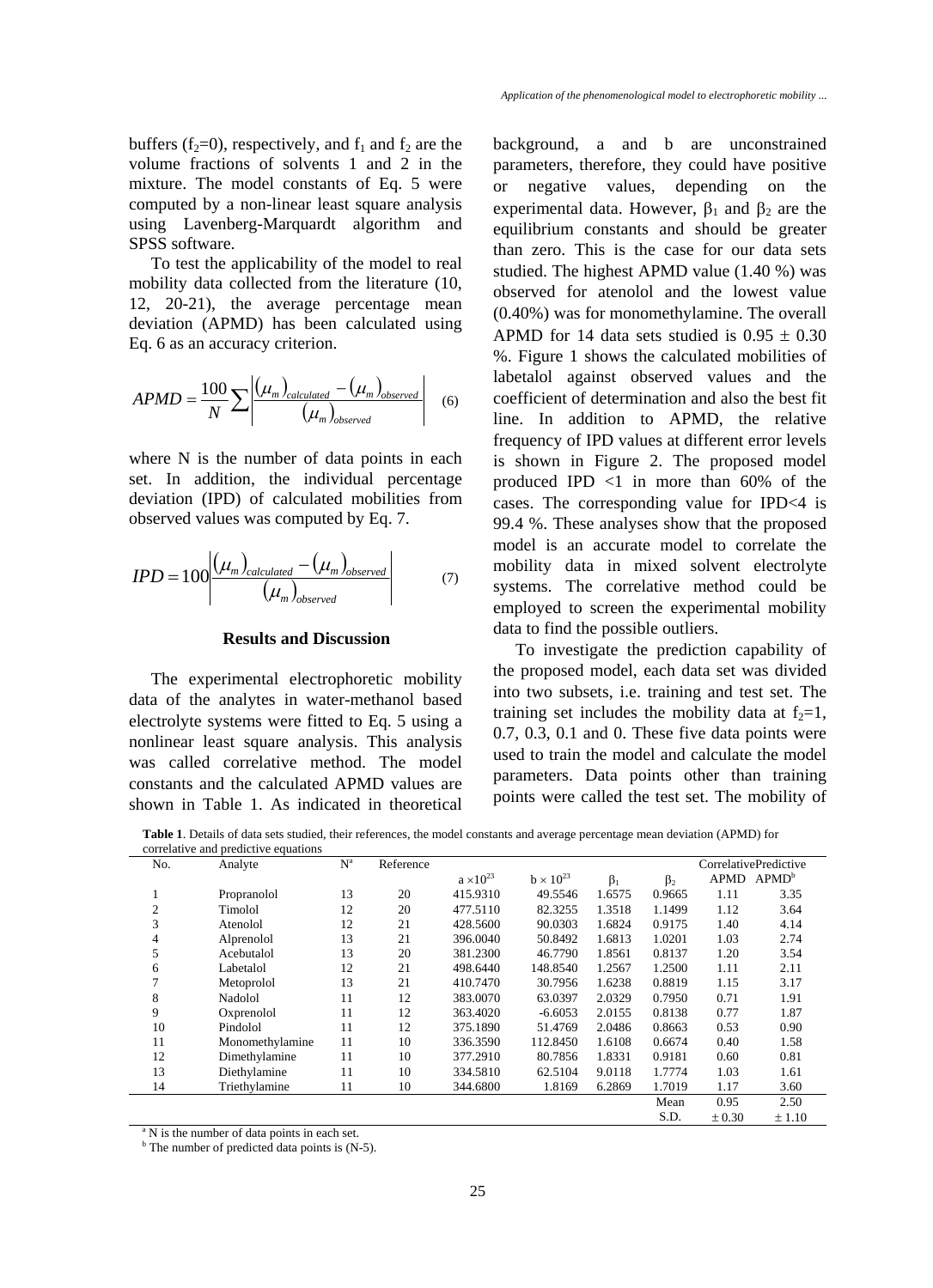

**Figure 1.** Plot of calculated mobilities  $(10^{-9} \text{ m}^2 \text{V}^{-1} \text{s}^{-1})$  of labetalol versus observed values.

analytes for the test set was predicted using trained model and then the predicted points were employed to compute APMD and IPD values. This analysis was called predictive method. The lowest APMD (0.81 %) was found for diemthylamine and the highest value (4.14 %) observed for atenolol. The overall APMD is  $2.50 \pm 1.10$  %. The relative frequency of IPD is shown in Figure 2. As shown in the figure, the probability of predicting the electrophoretic mobility based on 5 data point training set with prediction error less than 4 % is 0.75. The results show that the proposed model is able to predict the mobility of analytes and the produced error could be considered in an acceptable range where the experimentally obtained relative standard deviation for repeated experiments is around 3.8 % (22).

To provide a more comprehensive equation, all data points for set numbers 1-7 from Table 1, collected from the same electrophoretic conditions, were fitted to Eq. 5 and the following equation was obtained:

$$
-kT \ln \mu_m = kT \ln \mu_w + \frac{4.191 \times 10^{-21} \times 1.631 f_1 f_2 + 7.198 \times 10^{-22} \times 1.001 f_2^2}{f_1^2 + 1.631 f_1 f_2 + 1.001 f_2^2}
$$
 (8)

Equation 8 is able to reproduce the mobility data of 7 beta-blocker drugs in acetate buffer with APMD around 3.06 % (N=88). To test the prediction capability of this form, the mobility data of propranolol, timolol, atenolol and alprenolol was used as training set and the mobility of 3 other beta-blockers (set numbers 5-7 from Table 1) as a test set. The calculated APMD for predicted data points is 3.08 %



**Figure 2.** The relative frequency of individual percentage deviation (IPD) values at different error levels for correlative and predictive analyses.

(N=38). It should be noted that the mobility in pure aqueous buffer was the only required information for predicting the mobility of betablockers using the trained model. This type of computations is often required in pharmaceutical industry where a number of chemically related drugs are synthesized and/or extracted for assessment of their biological activity. In this process, an analytical method such as capillary electrophoresis method could be used to analyze the sample. Such an equation could help the analyst to speed up the method development process to save time and capital in the industry.

#### **Conclusion**

The phenomenological model was successfully employed to model the electrophoretic mobility of drugs in various binary solvent electrolyte systems. The average percentage mean deviation (APMD) between the experimental and calculated values was used as an accuracy criterion. The APMDs obtained for both correlative and predictive analyses varied between 0.40 % and 4.14 %. It is therefore concluded that the use of the proposed model is an efficient and effective tool for both mobility data modelling and prediction in CZE.

#### **Acknowledgements**

The authors would like to thank the Australian Department of Education, Training